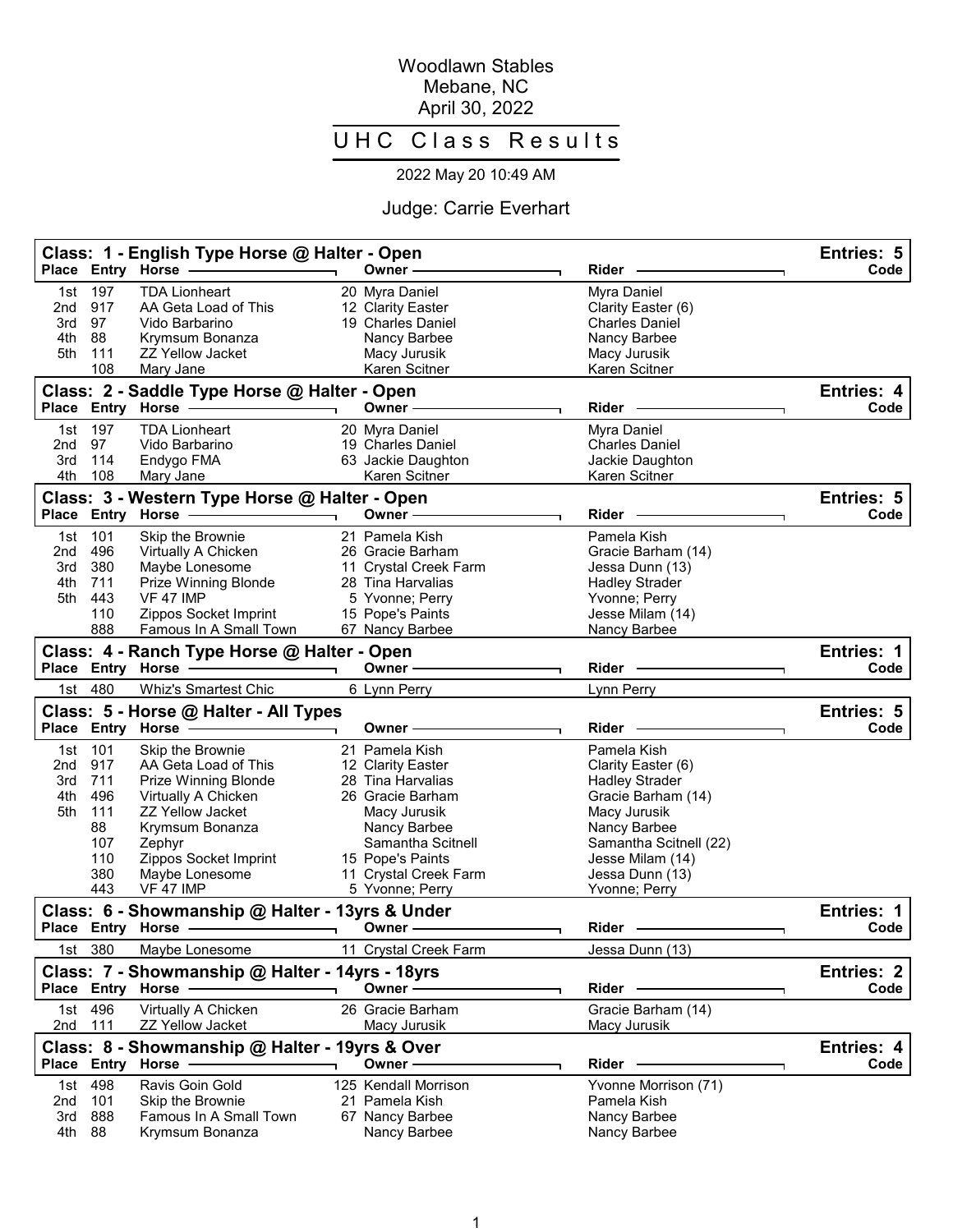|                                             |                                                    | Class: 9 - Saddle Type English - GAYP<br>Place Entry Horse - 2006                                                                                                     |                          | Owner —                                                                                                                                            | $Rider -$                                                                                                                                                    | Entries: 2<br>Code        |
|---------------------------------------------|----------------------------------------------------|-----------------------------------------------------------------------------------------------------------------------------------------------------------------------|--------------------------|----------------------------------------------------------------------------------------------------------------------------------------------------|--------------------------------------------------------------------------------------------------------------------------------------------------------------|---------------------------|
|                                             | 1st 114<br>2nd 197                                 | Endygo FMA<br><b>TDA Lionheart</b>                                                                                                                                    |                          | 63 Jackie Daughton<br>20 Myra Daniel                                                                                                               | Jackie Daughton<br>Myra Daniel                                                                                                                               |                           |
|                                             |                                                    | Class: 10 - English Pleasure Training: Walk/Trot<br>Place Entry Horse -                                                                                               | $\overline{\phantom{0}}$ | Owner —                                                                                                                                            | Rider -                                                                                                                                                      | Entries: 5<br>Code        |
| 2nd<br>3rd<br>4th<br>5th                    | 1st 917<br>380<br>197<br>98<br>105<br>107<br>498   | AA Geta Load of This<br>Maybe Lonesome<br><b>TDA Lionheart</b><br>Ramblin Man<br>Emma<br>Zephyr<br>Ravis Goin Gold                                                    |                          | 12 Clarity Easter<br>11 Crystal Creek Farm<br>20 Myra Daniel<br>Robyn Lane<br>Melody Sharpe<br>Samantha Scitnell<br>125 Kendall Morrison           | Clarity Easter (6)<br>Jessa Dunn (13)<br>Myra Daniel<br>Robyn Lane (22)<br>Melody Sharpe (22)<br>Samantha Scitnell (22)<br>Yvonne Morrison (71)              |                           |
|                                             |                                                    | Class: 11 - English Pleasure Training: Walk/Trot/Canter<br>Place Entry Horse - All Allen Andrew Place Andrew Place                                                    |                          | Owner $\longrightarrow$                                                                                                                            |                                                                                                                                                              | <b>Entries: 2</b><br>Code |
| 2nd 105                                     | 1st 917                                            | AA Geta Load of This<br>Emma                                                                                                                                          |                          | 12 Clarity Easter<br>Melody Sharpe                                                                                                                 | Clarity Easter (6)<br>Melody Sharpe (22)                                                                                                                     |                           |
|                                             |                                                    | Class: 12 - English GAYP - 19yrs & Over<br>Place Entry Horse                                                                                                          |                          | Owner ————                                                                                                                                         | Rider -                                                                                                                                                      | Entries: 5<br>Code<br>٦.  |
| 2nd<br>3rd<br>4th<br>5th                    | 1st 114<br>101<br>197<br>498<br>98<br>105<br>107   | Endygo FMA<br>Skip the Brownie<br><b>TDA Lionheart</b><br>Ravis Goin Gold<br>Ramblin Man<br>Emma<br>Zephyr                                                            |                          | 63 Jackie Daughton<br>21 Pamela Kish<br>20 Myra Daniel<br>125 Kendall Morrison<br>Robyn Lane<br>Melody Sharpe<br>Samantha Scitnell                 | Jackie Daughton<br>Pamela Kish<br>Myra Daniel<br>Yvonne Morrison (71)<br>Robyn Lane (22)<br>Melody Sharpe (22)<br>Samantha Scitnell (22)                     |                           |
|                                             |                                                    | Class: 13 - English Pleasure Walk/Trot - 14yrs - 18yrs                                                                                                                |                          | Owner $\overline{\phantom{iiiiiiiiiiiiiiiiiii}}$                                                                                                   | Rider <b>Container</b>                                                                                                                                       | Entries: 4<br>Code        |
| 2nd<br>3rd<br>4th                           | 1st 106<br>111<br>96<br>115                        | Takes 2 To Tango<br><b>ZZ Yellow Jacket</b><br><b>Embers to Ashes</b><br>Aspen Dancer                                                                                 |                          | Logan Briggs<br>Macy Jurusik<br>Olivia Thompson<br>Lila Kelly                                                                                      | Logan Briggs (14)<br>Macy Jurusik<br>Olivia Thompson (15)<br>Lila Kelly (14)                                                                                 |                           |
|                                             |                                                    | Class: 14 - English Pleasure Walk/Trot - 13yrs & Under<br>Place Entry Horse - and the manufacturer                                                                    |                          | Owner ——————                                                                                                                                       | Rider -                                                                                                                                                      | Entries: 3<br>Code        |
| 2nd<br>3rd                                  | 1st 917<br>380<br>113                              | AA Geta Load of This<br>Maybe Lonesome<br>Fancy                                                                                                                       |                          | 12 Clarity Easter<br>11 Crystal Creek Farm<br>68 No Owner                                                                                          | Clarity Easter (6)<br>Jessa Dunn (13)<br>Ivy John (11)                                                                                                       |                           |
|                                             |                                                    | Class: 15 - Novice English Pleasure RIDER - Walk/Jog<br>Place Entry Horse - and the manufacturer                                                                      |                          | Owner —————                                                                                                                                        | Rider                                                                                                                                                        | Entries: 3<br>Code        |
| 1st<br>2nd<br>3rd                           | 380<br>111<br>113                                  | Maybe Lonesome<br><b>ZZ Yellow Jacket</b><br>Fancy                                                                                                                    |                          | 11 Crystal Creek Farm<br>Macy Jurusik<br>68 No Owner                                                                                               | Jessa Dunn (13)<br>Macy Jurusik<br>Ivy John (11)                                                                                                             |                           |
|                                             |                                                    | Class: 16 - English Pleasure Walk/Trot/Canter - 19yrs & Over<br>Place Entry Horse                                                                                     |                          | Owner                                                                                                                                              | <b>Rider</b>                                                                                                                                                 | Entries: 2<br>Code        |
| 1st<br>2nd                                  | 197<br>498                                         | <b>TDA Lionheart</b><br>Ravis Goin Gold                                                                                                                               |                          | 20 Myra Daniel<br>125 Kendall Morrison                                                                                                             | Myra Daniel<br>Yvonne Morrison (71)                                                                                                                          |                           |
|                                             |                                                    | <b>Class: 17 - Huntseat GAYP</b><br>Place Entry Horse                                                                                                                 |                          | Owner⊹                                                                                                                                             | <b>Rider</b>                                                                                                                                                 | Entries: 5<br>Code        |
| 1st<br>2 <sub>nd</sub><br>3rd<br>4th<br>5th | 917<br>106<br>111<br>96<br>380<br>98<br>101<br>498 | AA Geta Load of This<br>Takes 2 To Tango<br><b>ZZ Yellow Jacket</b><br><b>Embers to Ashes</b><br>Maybe Lonesome<br>Ramblin Man<br>Skip the Brownie<br>Ravis Goin Gold | 21.                      | 12 Clarity Easter<br>Logan Briggs<br>Macy Jurusik<br>Olivia Thompson<br>11 Crystal Creek Farm<br>Robyn Lane<br>Pamela Kish<br>125 Kendall Morrison | Clarity Easter (6)<br>Logan Briggs (14)<br>Macy Jurusik<br>Olivia Thompson (15)<br>Jessa Dunn (13)<br>Robyn Lane (22)<br>Pamela Kish<br>Yvonne Morrison (71) |                           |
|                                             |                                                    | Class: 18 - English GAYP - 14yrs - 18yrs<br>Place Entry Horse                                                                                                         |                          | Owner –                                                                                                                                            | Rider                                                                                                                                                        | Entries: 3<br>Code        |
| 1st<br>2nd<br>3rd                           | 106<br>96<br>111                                   | Takes 2 To Tango<br><b>Embers to Ashes</b><br><b>ZZ Yellow Jacket</b>                                                                                                 |                          | Logan Briggs<br>Olivia Thompson<br>Macy Jurusik                                                                                                    | Logan Briggs (14)<br>Olivia Thompson (15)<br>Macy Jurusik                                                                                                    |                           |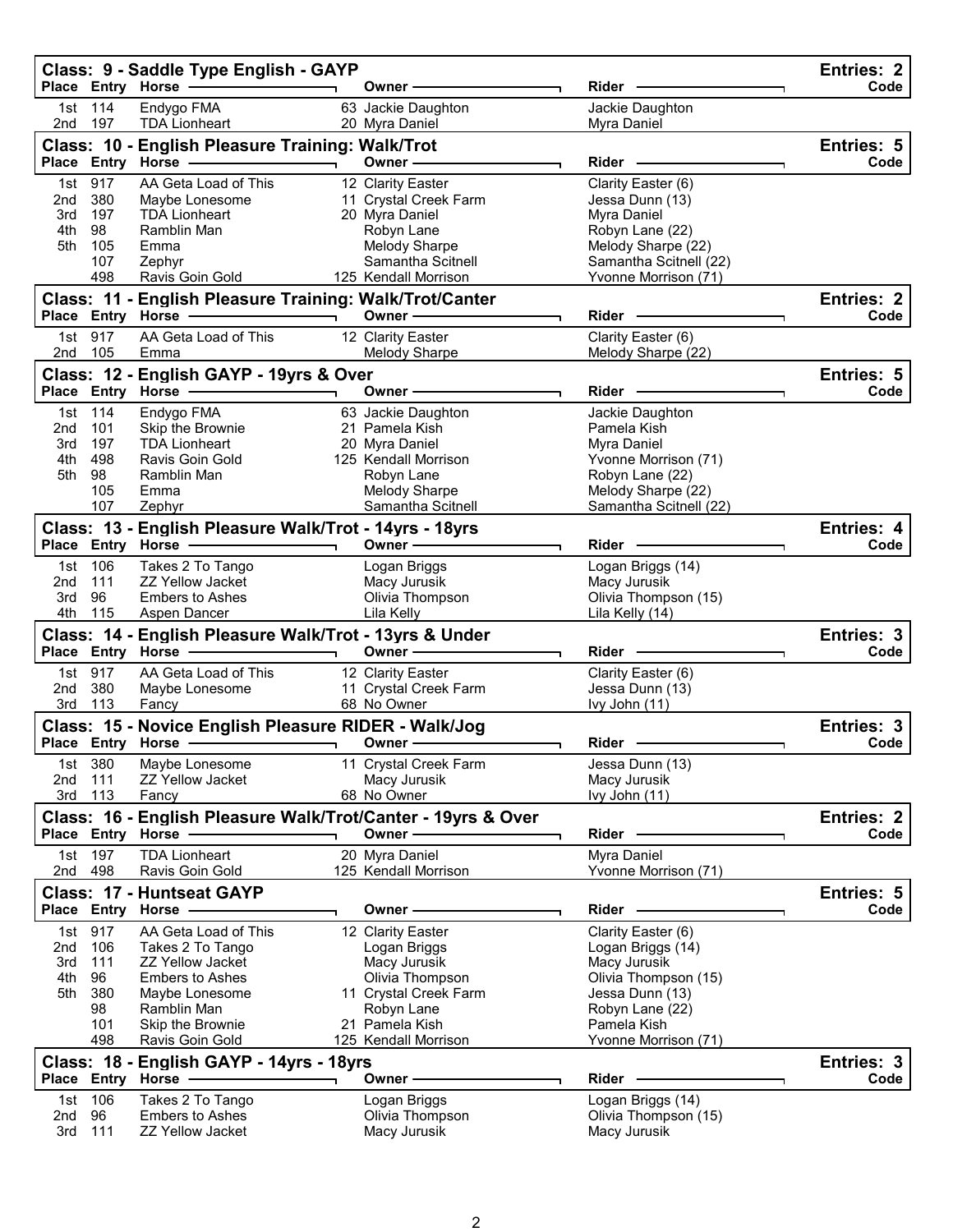|                        |                   | Class: 19 - English GAYP - 13yrs & Under<br>Place Entry Horse                                                 |                                                                    | Rider                                    | Entries: 3<br>Code |
|------------------------|-------------------|---------------------------------------------------------------------------------------------------------------|--------------------------------------------------------------------|------------------------------------------|--------------------|
|                        |                   |                                                                                                               | Owner-                                                             |                                          |                    |
| 1st -                  | 917               | AA Geta Load of This                                                                                          | 12 Clarity Easter                                                  | Clarity Easter (6)                       |                    |
| 2nd<br>3rd             | 380<br>113        | Maybe Lonesome<br>Fancy                                                                                       | 11 Crystal Creek Farm<br>68 No Owner                               | Jessa Dunn (13)<br>Ivy John (11)         |                    |
|                        |                   |                                                                                                               |                                                                    |                                          |                    |
|                        |                   | Class: 20 - English Pleasure Walk/Trot - Open<br>Place Entry Horse                                            | Owner-                                                             | Rider -                                  | Entries: 5<br>Code |
|                        |                   |                                                                                                               |                                                                    |                                          |                    |
| 1st<br>2nd             | 917<br>197        | AA Geta Load of This<br><b>TDA Lionheart</b>                                                                  | 12 Clarity Easter<br>20 Myra Daniel                                | Clarity Easter (6)<br>Myra Daniel        |                    |
| 3rd                    | 380               | Maybe Lonesome                                                                                                | 11 Crystal Creek Farm                                              | Jessa Dunn (13)                          |                    |
| 4th                    | 96                | <b>Embers to Ashes</b>                                                                                        | Olivia Thompson                                                    | Olivia Thompson (15)                     |                    |
| 5th                    | 111               | <b>ZZ Yellow Jacket</b>                                                                                       | Macy Jurusik                                                       | Macy Jurusik                             |                    |
|                        | 98                | Ramblin Man                                                                                                   | Robyn Lane                                                         | Robyn Lane (22)                          |                    |
|                        | 498               | Ravis Goin Gold                                                                                               | 125 Kendall Morrison                                               | Yvonne Morrison (71)                     |                    |
|                        |                   | Class: 21 - Novice English Pleasure HORSE - Walk/Jog                                                          |                                                                    |                                          | <b>Entries: 4</b>  |
|                        |                   | Place Entry Horse -                                                                                           | Owner -                                                            | Rider                                    | Code               |
|                        | 1st 114           | Endygo FMA                                                                                                    | 63 Jackie Daughton                                                 | Jackie Daughton                          |                    |
| 2nd                    | 106               | Takes 2 To Tango                                                                                              | Logan Briggs                                                       | Logan Briggs (14)                        |                    |
| 3rd<br>4th             | 111<br>113        | <b>ZZ Yellow Jacket</b><br>Fancy                                                                              | Macy Jurusik<br>68 No Owner                                        | Macy Jurusik<br>lvy John (11)            |                    |
|                        |                   |                                                                                                               |                                                                    |                                          |                    |
|                        |                   | Class: 22 - Huntseat Pleasure Walk/Trot/Canter - Open<br>Place Entry Horse -                                  | Owner -                                                            | Rider -                                  | Entries: 3<br>Code |
|                        |                   |                                                                                                               |                                                                    |                                          |                    |
| 2nd                    | 1st 917<br>125    | AA Geta Load of This<br>Duke of Earl                                                                          | 12 Clarity Easter<br>Lila Kelly                                    | Clarity Easter (6)<br>Lila Kelly (14)    |                    |
| 3rd -                  | 380               | Maybe Lonesome                                                                                                | 11 Crystal Creek Farm                                              | Jessa Dunn (13)                          |                    |
|                        |                   | Class: 23 - English Pleasure Walk/Trot/Canter - 14yrs - 18yrs                                                 |                                                                    |                                          | Entries: 1         |
|                        |                   | Place Entry Horse - The Management of the Management of the Management of the Management of the Management of | Owner-                                                             | Rider -                                  | Code               |
|                        | 1st 125           | Duke of Earl                                                                                                  | Lila Kelly                                                         | Lila Kelly (14)                          |                    |
|                        |                   |                                                                                                               |                                                                    |                                          |                    |
|                        |                   | Class: 24 - English Pleasure Walk/Trot/Canter - Open<br>Place Entry Horse -                                   | Owner -                                                            | Rider -                                  | Entries: 3<br>Code |
|                        |                   |                                                                                                               |                                                                    |                                          |                    |
| 1st<br>2 <sub>nd</sub> | 197<br>380        | <b>TDA Lionheart</b><br>Maybe Lonesome                                                                        | 20 Myra Daniel<br>11 Crystal Creek Farm                            | Myra Daniel<br>Jessa Dunn (13)           |                    |
| 3rd                    | 125               | Duke of Earl                                                                                                  | Lila Kelly                                                         | Lila Kelly (14)                          |                    |
|                        |                   |                                                                                                               | Class: 25 - Novice English Pleasure - GAYP - Open (Horse or Rider) |                                          | Entries: 2         |
|                        |                   | Place Entry Horse                                                                                             | Owner —                                                            | Rider -                                  | Code               |
|                        | 1st 111           | <b>ZZ Yellow Jacket</b>                                                                                       | Macy Jurusik                                                       | Macy Jurusik                             |                    |
| 2nd                    | 113               | Fancy                                                                                                         | 68 No Owner                                                        | Ivy John (11)                            |                    |
|                        |                   | Class: 26 - English Equitation (pattern)                                                                      |                                                                    |                                          | Entries: 0         |
|                        | Place Entry Horse |                                                                                                               | Owner -                                                            | Rider                                    | Code               |
|                        |                   | Class: 27 - Western Pleasure Training Walk/Jog                                                                |                                                                    |                                          | Entries: 5         |
|                        |                   | Place Entry Horse                                                                                             | Owner –                                                            | Rider                                    | Code               |
| 1st                    | 110               | Zippos Socket Imprint                                                                                         | 15 Pope's Paints                                                   | Jesse Milam (14)                         |                    |
| 2nd                    | 496               | Virtually A Chicken                                                                                           | 26 Gracie Barham                                                   | Gracie Barham (14)                       |                    |
| 3rd                    | 513               | <b>Bring Me Roses</b>                                                                                         | 24 Susan Blackstock                                                | Susan Blackstock                         |                    |
| 4th                    | 95                | <b>Zips Platinum Asset</b>                                                                                    | 23 Ashlynn Cheek                                                   | Ashlynn Cheek (14)                       |                    |
| 5th                    | 711               | Prize Winning Blonde                                                                                          | 28 Tina Harvalias                                                  | <b>Hadley Strader</b>                    |                    |
|                        | 100               | Premolicious                                                                                                  | 16 Pope's Paints                                                   | Ronnie Pope (50)                         |                    |
|                        | 101               | Skip the Brownie                                                                                              | 21 Pamela Kish                                                     | Pamela Kish                              |                    |
|                        |                   | Class: 28 - Western Pleasure Training Walk/Jog/Lope<br>Place Entry Horse                                      | Owner -                                                            | Rider                                    | Entries: 2<br>Code |
|                        |                   |                                                                                                               |                                                                    |                                          |                    |
| 1st<br>2nd 95          | 496               | Virtually A Chicken<br>Zips Platinum Asset                                                                    | 26 Gracie Barham                                                   | Gracie Barham (14)<br>Ashlynn Cheek (14) |                    |
|                        |                   |                                                                                                               | 23 Ashlynn Cheek                                                   |                                          |                    |
|                        |                   | Class: 29 - Western Pleasure GAYP - 19yrs & Over                                                              |                                                                    |                                          | Entries: 3         |
|                        |                   | Place Entry Horse -                                                                                           | Owner -                                                            | Rider                                    | Code               |
| 1st                    | 513               | <b>Bring Me Roses</b>                                                                                         | 24 Susan Blackstock                                                | Susan Blackstock                         |                    |
| 2 <sub>nd</sub><br>3rd | 100<br>101        | Premolicious<br>Skip the Brownie                                                                              | 16 Pope's Paints<br>21 Pamela Kish                                 | Ronnie Pope (50)<br>Pamela Kish          |                    |
|                        |                   |                                                                                                               |                                                                    |                                          |                    |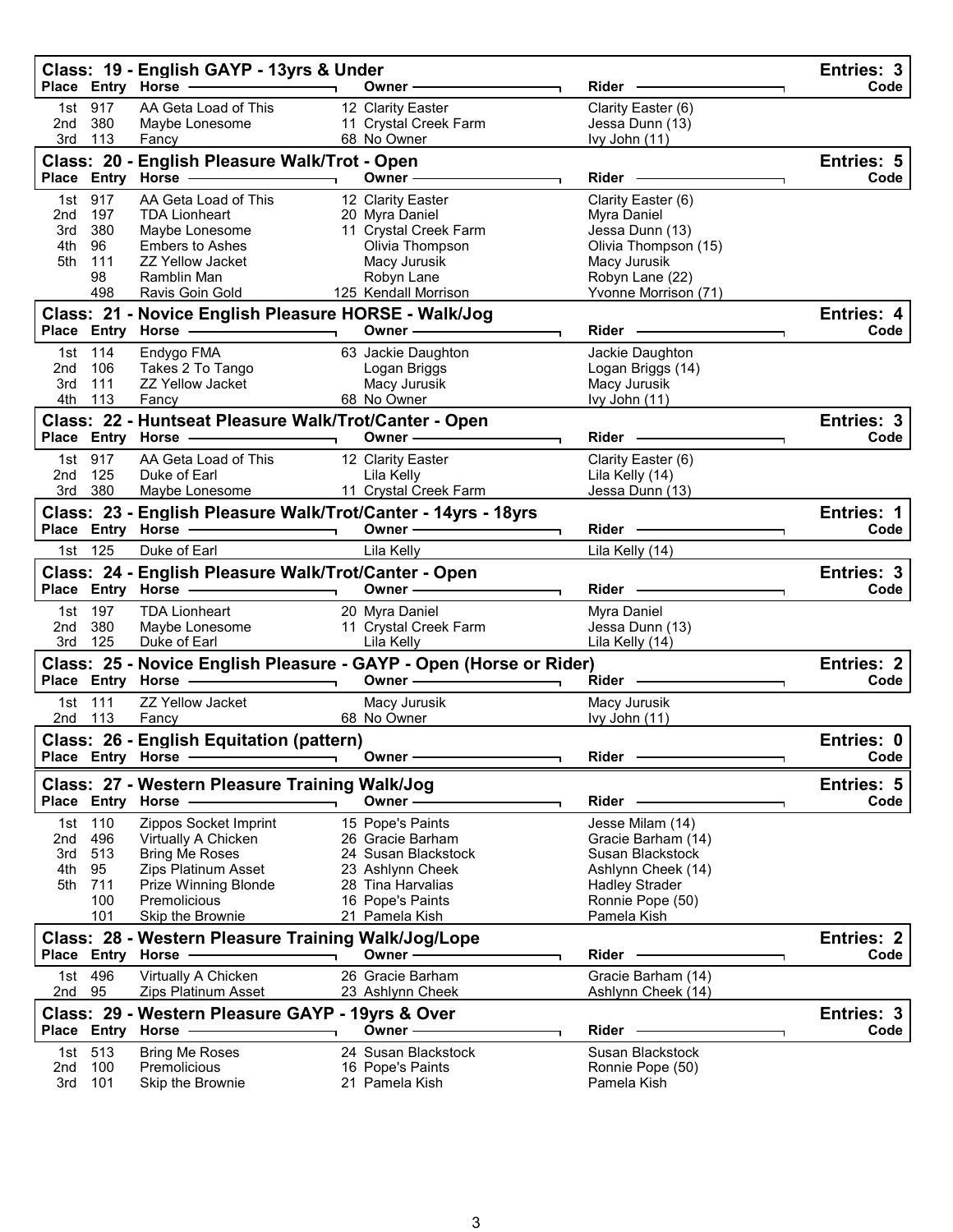|                                                              |                | Class: 30 - Western Pleasure Walk/Jog - 14yrs -18yrs<br>Place Entry Horse ————————————————————                                                                                                                                                                                                                                                                                                                                             | Owner-                                                     | Rider -                              | Entries: 5<br>Code |  |
|--------------------------------------------------------------|----------------|--------------------------------------------------------------------------------------------------------------------------------------------------------------------------------------------------------------------------------------------------------------------------------------------------------------------------------------------------------------------------------------------------------------------------------------------|------------------------------------------------------------|--------------------------------------|--------------------|--|
|                                                              | 1st 110        | Zippos Socket Imprint                                                                                                                                                                                                                                                                                                                                                                                                                      | 15 Pope's Paints                                           | Jesse Milam (14)                     |                    |  |
| 2nd                                                          | 116            | <b>Blazins Hot Hunter</b>                                                                                                                                                                                                                                                                                                                                                                                                                  | 43 Gracie Lawrence                                         | Gracie Lawrence (14)                 |                    |  |
|                                                              | 3rd 496        | Virtually A Chicken                                                                                                                                                                                                                                                                                                                                                                                                                        | 26 Gracie Barham                                           | Gracie Barham (14)                   |                    |  |
|                                                              | 4th 925        | Have A Good Bay                                                                                                                                                                                                                                                                                                                                                                                                                            | 79 Lila Kelly                                              | Lila Kelly (14)                      |                    |  |
|                                                              | 5th 111        | <b>ZZ Yellow Jacket</b>                                                                                                                                                                                                                                                                                                                                                                                                                    | Macy Jurusik                                               | Macy Jurusik                         |                    |  |
|                                                              |                | Class: 31 - Western Pleasure Walk/Jog - 13yrs & Under<br>Place Entry Horse - and the control of the Place Entry Horse                                                                                                                                                                                                                                                                                                                      | Owner-                                                     | Rider -                              | Entries: 3<br>Code |  |
|                                                              |                |                                                                                                                                                                                                                                                                                                                                                                                                                                            |                                                            |                                      |                    |  |
| 2nd                                                          | 1st 95<br>113  | Zips Platinum Asset<br>Fancy                                                                                                                                                                                                                                                                                                                                                                                                               | 23 Ashlynn Cheek<br>68 No Owner                            | Ashlynn Cheek (14)<br>Ivy John (11)  |                    |  |
|                                                              | 3rd 711        | Prize Winning Blonde                                                                                                                                                                                                                                                                                                                                                                                                                       | 28 Tina Harvalias                                          | <b>Hadley Strader</b>                |                    |  |
|                                                              |                | Class: 32 - Novice Western Pleasure RIDER - Walk/Jog                                                                                                                                                                                                                                                                                                                                                                                       |                                                            |                                      | Entries: 5         |  |
|                                                              |                | Place Entry Horse -<br>$\overline{\phantom{a}}$ and $\overline{\phantom{a}}$ and $\overline{\phantom{a}}$ and $\overline{\phantom{a}}$ and $\overline{\phantom{a}}$ and $\overline{\phantom{a}}$ and $\overline{\phantom{a}}$ and $\overline{\phantom{a}}$ and $\overline{\phantom{a}}$ and $\overline{\phantom{a}}$ and $\overline{\phantom{a}}$ and $\overline{\phantom{a}}$ and $\overline{\phantom{a}}$ and $\overline{\phantom{a}}$ a | Owner -                                                    | Rider -                              | Code               |  |
|                                                              | 1st 116        | <b>Blazins Hot Hunter</b>                                                                                                                                                                                                                                                                                                                                                                                                                  | 43 Gracie Lawrence                                         | Gracie Lawrence (14)                 |                    |  |
| 2nd                                                          | 111            | <b>ZZ Yellow Jacket</b>                                                                                                                                                                                                                                                                                                                                                                                                                    | Macy Jurusik                                               | Macy Jurusik                         |                    |  |
| 3rd                                                          | 110            | Zippos Socket Imprint                                                                                                                                                                                                                                                                                                                                                                                                                      | 15 Pope's Paints                                           | Jesse Milam (14)                     |                    |  |
| 4th                                                          | 113            | Fancy                                                                                                                                                                                                                                                                                                                                                                                                                                      | 68 No Owner                                                | Ivy John (11)                        |                    |  |
|                                                              | 5th 711        | Prize Winning Blonde                                                                                                                                                                                                                                                                                                                                                                                                                       | 28 Tina Harvalias                                          | <b>Hadley Strader</b>                |                    |  |
|                                                              |                |                                                                                                                                                                                                                                                                                                                                                                                                                                            | Class: 33 - Western Pleasure Walk/Jog/Lope - 19yrs & Over  |                                      | Entries: 0<br>Code |  |
|                                                              |                |                                                                                                                                                                                                                                                                                                                                                                                                                                            |                                                            |                                      |                    |  |
|                                                              |                | Class: 34 - Western Pleasure GAYP - 14yrs - 18yrs                                                                                                                                                                                                                                                                                                                                                                                          |                                                            |                                      | <b>Entries: 5</b>  |  |
|                                                              |                |                                                                                                                                                                                                                                                                                                                                                                                                                                            | Owner $\overline{\phantom{iiiiiiiiiiiiiiiii}}$             | Rider -                              | Code               |  |
|                                                              | 1st 110        | Zippos Socket Imprint                                                                                                                                                                                                                                                                                                                                                                                                                      | 15 Pope's Paints                                           | Jesse Milam (14)                     |                    |  |
|                                                              | 2nd 496        | Virtually A Chicken                                                                                                                                                                                                                                                                                                                                                                                                                        | 26 Gracie Barham                                           | Gracie Barham (14)                   |                    |  |
| 3rd                                                          | 116            | <b>Blazins Hot Hunter</b>                                                                                                                                                                                                                                                                                                                                                                                                                  | 43 Gracie Lawrence                                         | Gracie Lawrence (14)                 |                    |  |
| 4th                                                          | 925            | Have A Good Bay<br>ZZ Yellow Jacket                                                                                                                                                                                                                                                                                                                                                                                                        | 79 Lila Kelly<br>Macy Jurusik                              | Lila Kelly (14)<br>Macy Jurusik      |                    |  |
| 5th 111<br>Class: 35 - Western Pleasure GAYP - 13yrs & Under |                |                                                                                                                                                                                                                                                                                                                                                                                                                                            |                                                            |                                      |                    |  |
|                                                              |                |                                                                                                                                                                                                                                                                                                                                                                                                                                            |                                                            |                                      |                    |  |
|                                                              |                |                                                                                                                                                                                                                                                                                                                                                                                                                                            | Owner $\text{---}$                                         | Rider ————                           | Entries: 3<br>Code |  |
|                                                              | 1st 95         | Zips Platinum Asset                                                                                                                                                                                                                                                                                                                                                                                                                        | 23 Ashlynn Cheek                                           | Ashlynn Cheek (14)                   |                    |  |
| 2nd                                                          | 113            | Fancy                                                                                                                                                                                                                                                                                                                                                                                                                                      | 68 No Owner                                                | Ivy John (11)                        |                    |  |
| 3rd                                                          | 711            | Prize Winning Blonde                                                                                                                                                                                                                                                                                                                                                                                                                       | 28 Tina Harvalias                                          | <b>Hadley Strader</b>                |                    |  |
|                                                              |                | Class: 36 - Western Pleasure Walk/Jog - Open                                                                                                                                                                                                                                                                                                                                                                                               |                                                            |                                      | Entries: 5         |  |
|                                                              |                | Place Entry Horse - and the control of the Place Entry Horse                                                                                                                                                                                                                                                                                                                                                                               | Owner —                                                    | Rider ————                           | Code               |  |
|                                                              | 1st 496        | Virtually A Chicken                                                                                                                                                                                                                                                                                                                                                                                                                        | 26 Gracie Barham                                           | Gracie Barham (14)                   |                    |  |
| 2nd                                                          | 110            | Zippos Socket Imprint                                                                                                                                                                                                                                                                                                                                                                                                                      | 15 Pope's Paints                                           | Jesse Milam (14)                     |                    |  |
| 3rd                                                          | 116            | <b>Blazins Hot Hunter</b>                                                                                                                                                                                                                                                                                                                                                                                                                  | 43 Gracie Lawrence                                         | Gracie Lawrence (14)                 |                    |  |
| 4th -                                                        | 95             | Zips Platinum Asset                                                                                                                                                                                                                                                                                                                                                                                                                        | 23 Ashlynn Cheek                                           | Ashlynn Cheek (14)                   |                    |  |
|                                                              | 5th 513<br>100 | <b>Bring Me Roses</b><br>Premolicious                                                                                                                                                                                                                                                                                                                                                                                                      | 24 Susan Blackstock                                        | Susan Blackstock<br>Ronnie Pope (50) |                    |  |
|                                                              | 101            | Skip the Brownie                                                                                                                                                                                                                                                                                                                                                                                                                           | 16 Pope's Paints<br>21 Pamela Kish                         | Pamela Kish                          |                    |  |
|                                                              | 711            | Prize Winning Blonde                                                                                                                                                                                                                                                                                                                                                                                                                       | 28 Tina Harvalias                                          | <b>Hadley Strader</b>                |                    |  |
|                                                              |                | Class: 37 - Novice Western Pleasure HORSE - Walk/Jog                                                                                                                                                                                                                                                                                                                                                                                       |                                                            |                                      | Entries: 4         |  |
|                                                              |                | Place Entry Horse                                                                                                                                                                                                                                                                                                                                                                                                                          | Owner -                                                    | Rider                                | Code               |  |
|                                                              | 1st 116        | <b>Blazins Hot Hunter</b>                                                                                                                                                                                                                                                                                                                                                                                                                  | 43 Gracie Lawrence                                         | Gracie Lawrence (14)                 |                    |  |
| 2nd                                                          | 100            | Premolicious                                                                                                                                                                                                                                                                                                                                                                                                                               | 16 Pope's Paints                                           | Ronnie Pope (50)                     |                    |  |
| 3rd                                                          | 111            | <b>ZZ Yellow Jacket</b>                                                                                                                                                                                                                                                                                                                                                                                                                    | Macy Jurusik                                               | Macy Jurusik                         |                    |  |
|                                                              | 4th 113        | Fancy                                                                                                                                                                                                                                                                                                                                                                                                                                      | 68 No Owner                                                | Ivy John (11)                        |                    |  |
|                                                              |                |                                                                                                                                                                                                                                                                                                                                                                                                                                            | Class: 38 - Western Pleasure Walk/Jog/Lope - 14yrs - 18yrs |                                      | Entries: 1         |  |
|                                                              |                | Place Entry Horse                                                                                                                                                                                                                                                                                                                                                                                                                          | Owner -                                                    | Rider                                | Code               |  |
|                                                              | 1st 496        | Virtually A Chicken                                                                                                                                                                                                                                                                                                                                                                                                                        | 26 Gracie Barham                                           | Gracie Barham (14)                   |                    |  |
|                                                              |                | Class: 39 - Western Pleasure Walk/Jog/Lope - Open                                                                                                                                                                                                                                                                                                                                                                                          | Owner -                                                    | <b>Rider</b>                         | Entries: 2<br>Code |  |
| 1st l                                                        | 496            | Place Entry Horse<br>Virtually A Chicken                                                                                                                                                                                                                                                                                                                                                                                                   | 26 Gracie Barham                                           | Gracie Barham (14)                   |                    |  |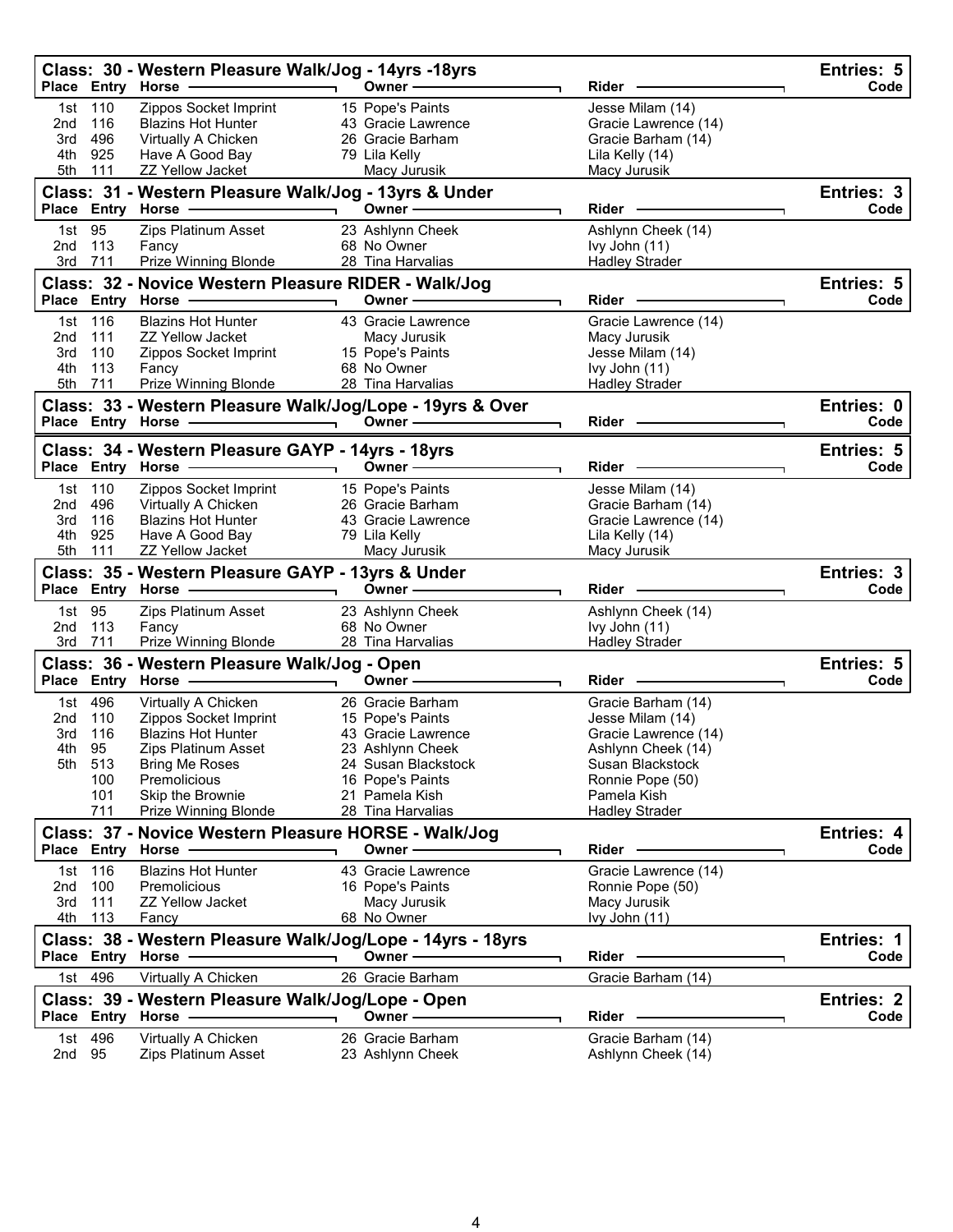|                 |               | Class: 40 - Novice Western Pleasure - GAYP (Horse or Rider)<br>Place Entry Horse -      |                          | Owner-                                  | Rider                                     | Entries: 5<br>Code        |
|-----------------|---------------|-----------------------------------------------------------------------------------------|--------------------------|-----------------------------------------|-------------------------------------------|---------------------------|
| 1st             | 110           | Zippos Socket Imprint                                                                   |                          | 15 Pope's Paints                        | Jesse Milam (14)                          |                           |
| 2nd             | 116           | <b>Blazins Hot Hunter</b>                                                               |                          | 43 Gracie Lawrence                      | Gracie Lawrence (14)                      |                           |
| 3rd             | 111           | <b>ZZ Yellow Jacket</b>                                                                 |                          | Macy Jurusik                            | Macy Jurusik                              |                           |
| 4th<br>5th      | 100<br>711    | Premolicious<br>Prize Winning Blonde                                                    |                          | 16 Pope's Paints<br>28 Tina Harvalias   | Ronnie Pope (50)<br><b>Hadley Strader</b> |                           |
|                 | 113           | Fancy                                                                                   |                          | 68 No Owner                             | Ivy John (11)                             |                           |
|                 |               | Class: 41 - Western Pleasure Horsemanship (pattern)                                     |                          |                                         |                                           | Entries: 5                |
|                 | Place Entry   | <b>Horse</b>                                                                            |                          | Owner-                                  | <b>Rider</b>                              | Code                      |
| 1st             | 496           | Virtually A Chicken                                                                     |                          | 26 Gracie Barham                        | Gracie Barham (14)                        |                           |
| 2 <sub>nd</sub> | 101           | Skip the Brownie                                                                        |                          | 21 Pamela Kish                          | Pamela Kish                               |                           |
| 3rd             | 111           | <b>ZZ Yellow Jacket</b>                                                                 |                          | Macy Jurusik                            | Macy Jurusik                              |                           |
| 4th<br>5th      | 95<br>513     | Zips Platinum Asset<br><b>Bring Me Roses</b>                                            |                          | 23 Ashlynn Cheek<br>24 Susan Blackstock | Ashlynn Cheek (14)<br>Susan Blackstock    |                           |
|                 |               |                                                                                         |                          |                                         |                                           |                           |
|                 |               | Class: 42 - Saddle Type Western GAYP<br>Place Entry Horse -                             |                          | Owner -                                 | Rider                                     | <b>Entries: 2</b><br>Code |
|                 |               |                                                                                         |                          |                                         |                                           |                           |
| 1st l           | 97<br>2nd 197 | Vido Barbarino<br><b>TDA Lionheart</b>                                                  |                          | 19 Charles Daniel<br>20 Myra Daniel     | <b>Charles Daniel</b><br>Myra Daniel      |                           |
|                 |               |                                                                                         |                          |                                         |                                           |                           |
|                 |               | Class: 43 - Working Western Training Walk/Jog<br>Place Entry Horse -                    |                          | Owner-                                  | Rider                                     | <b>Entries: 5</b><br>Code |
|                 | 1st 917       | AA Geta Load of This                                                                    |                          | 12 Clarity Easter                       | Clarity Easter (6)                        |                           |
| 2nd             | 790           | Leos Blue Eyed Blaze                                                                    |                          | 27 Crystal Creek Farm                   | Gracie Barham (14)                        |                           |
| 3rd             | 480           | <b>Whiz's Smartest Chic</b>                                                             |                          | 6 Lynn Perry                            | Lynn Perry                                |                           |
| 4th             | 197           | <b>TDA Lionheart</b>                                                                    |                          | 20 Myra Daniel                          | <b>Carter Pruitt</b>                      |                           |
| 5th             | 106           | Takes 2 To Tango                                                                        |                          | Logan Briggs                            | Logan Briggs (14)                         |                           |
|                 | 97            | Vido Barbarino                                                                          |                          | 19 Charles Daniel                       | <b>Charles Daniel</b>                     |                           |
|                 |               | Class: 44 - Working Western Training Walk/Jog/Lope                                      |                          |                                         |                                           | <b>Entries: 5</b>         |
|                 |               | Place Entry Horse -                                                                     |                          | Owner $\longrightarrow$                 | <b>Rider</b>                              | Code                      |
| 1st             | 917           | AA Geta Load of This                                                                    |                          | 12 Clarity Easter                       | Clarity Easter (6)                        |                           |
| 2nd             | 480           | Whiz's Smartest Chic                                                                    |                          | 6 Lynn Perry                            | Lynn Perry                                |                           |
| 3rd             | 790           | Leos Blue Eyed Blaze                                                                    |                          | 27 Crystal Creek Farm                   | Gracie Barham (14)                        |                           |
| 4th             | 442           | Loping with Passion                                                                     |                          | Ken Sharpe                              | Ken Sharpe (52)                           |                           |
| 5th             | 197           | <b>TDA Lionheart</b>                                                                    |                          | 20 Myra Daniel                          | <b>Carter Pruitt</b>                      |                           |
|                 |               | Class: 45 - Working Western GAYP - 19yrs & Over<br>Place Entry Horse                    |                          | Owner -                                 | <b>Rider</b>                              | Entries: 3<br>Code        |
|                 | 1st 480       | <b>Whiz's Smartest Chic</b>                                                             |                          | 6 Lynn Perry                            | Lynn Perry                                |                           |
| 2nd             | 442           | Loping with Passion                                                                     |                          | Ken Sharpe                              | Ken Sharpe (52)                           |                           |
| 3rd             | 97            | Vido Barbarino                                                                          |                          | 19 Charles Daniel                       | <b>Charles Daniel</b>                     |                           |
|                 |               | Class: 46 - Working Western Walk/Jog - 14yrs - 18yrs                                    |                          |                                         |                                           | Entries: 2                |
|                 |               | Place Entry Horse                                                                       |                          | Owner -                                 | $Rider -$                                 | Code                      |
|                 | 1st 790       | Leos Blue Eyed Blaze                                                                    |                          | 27 Crystal Creek Farm                   | Gracie Barham (14)                        |                           |
|                 | 2nd 106       | Takes 2 To Tango<br>$\overline{\phantom{a}}$ . The contract of $\overline{\phantom{a}}$ |                          | Logan Briggs                            | Logan Briggs (14)                         |                           |
|                 |               | Class: 47 - Working Western Walk/Jog - 13yrs & Under                                    |                          |                                         |                                           | <b>Entries: 2</b>         |
|                 |               | Place Entry Horse - Alleman Martin Communication                                        |                          | Owner —————                             | Rider -                                   | Code                      |
|                 | 1st 197       | <b>TDA Lionheart</b>                                                                    |                          | 20 Myra Daniel                          | <b>Carter Pruitt</b>                      |                           |
|                 | 2nd 917       | AA Geta Load of This                                                                    |                          | 12 Clarity Easter                       | Clarity Easter (6)                        |                           |
|                 |               | Class: 48 - Novice Working Western RIDER - Walk/Jog                                     |                          |                                         |                                           | Entries: 3                |
|                 |               | Place Entry Horse -                                                                     |                          | Owner —                                 | Rider                                     | Code                      |
| 1st 97          |               | Vido Barbarino                                                                          |                          | 19 Charles Daniel                       | <b>Charles Daniel</b>                     |                           |
| 2nd             | 106           | Takes 2 To Tango                                                                        |                          | Logan Briggs                            | Logan Briggs (14)                         |                           |
|                 | 3rd 197       | <b>TDA Lionheart</b>                                                                    |                          | 20 Myra Daniel                          | <b>Carter Pruitt</b>                      |                           |
|                 |               | Class: 49 - Working Western Walk/Jog/Lope - 19yrs & Over                                |                          |                                         |                                           | <b>Entries: 2</b>         |
|                 |               |                                                                                         | $\overline{\phantom{0}}$ | Owner $\longrightarrow$                 | Rider -                                   | Code                      |
|                 | 1st 480       | <b>Whiz's Smartest Chic</b>                                                             |                          | 6 Lynn Perry                            | Lynn Perry                                |                           |
|                 | 2nd 442       | Loping with Passion                                                                     |                          | Ken Sharpe                              | Ken Sharpe (52)                           |                           |
|                 |               | Class: 50 - Working Western GAYP - 14yrs - 18yrs                                        |                          |                                         |                                           | <b>Entries: 2</b>         |
|                 | Place Entry   | Horse ————————                                                                          |                          | Owner —————                             | Rider -                                   | Code                      |
|                 | 1st 790       | Leos Blue Eyed Blaze                                                                    |                          | 27 Crystal Creek Farm                   | Gracie Barham (14)                        |                           |
|                 | 2nd 106       | Takes 2 To Tango                                                                        |                          | Logan Briggs                            | Logan Briggs (14)                         |                           |